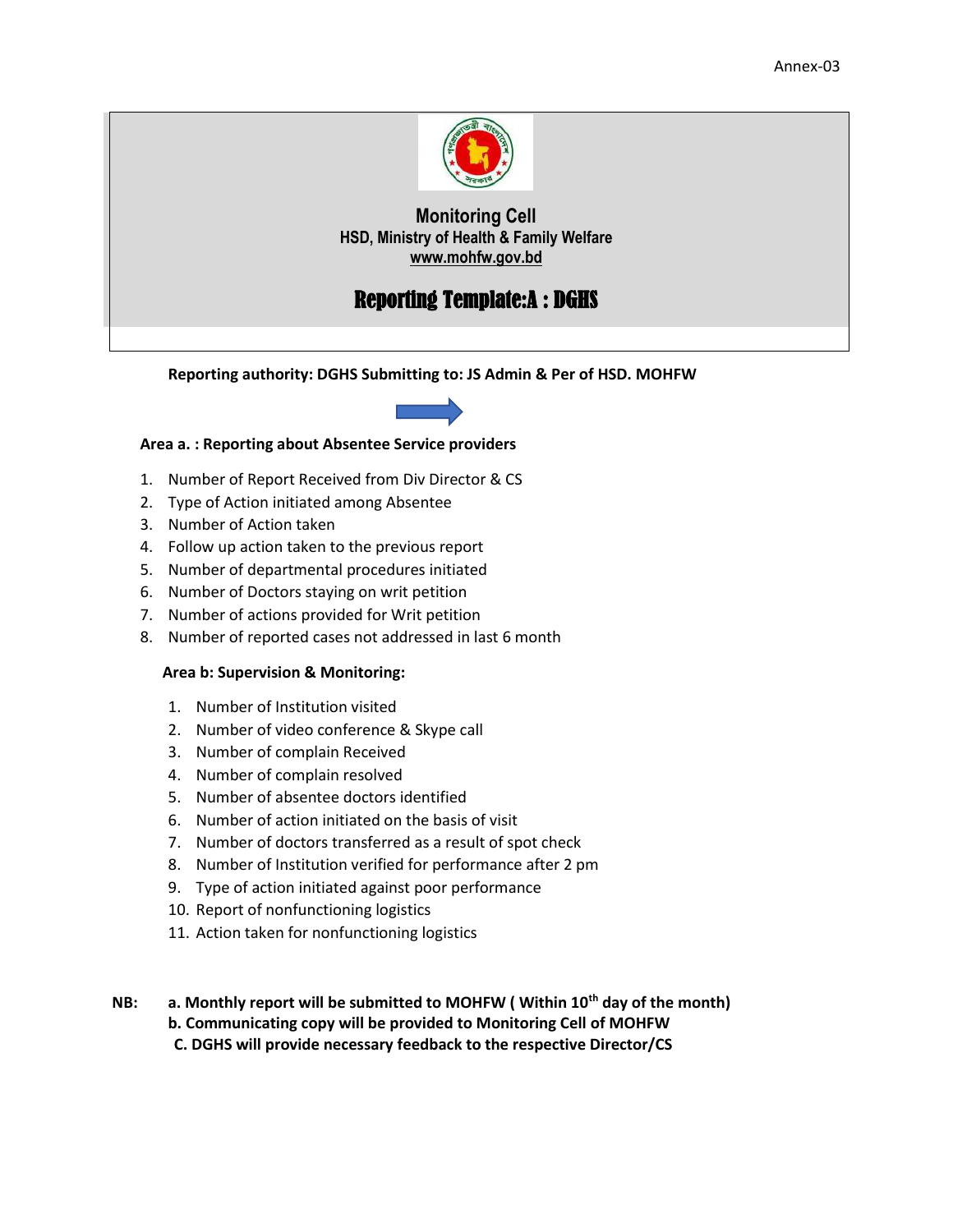

## Reporting Template: B :Div Director



**Reporting authority: Div Director Submitting to: Director Admin, DGHS** 

#### **Area : Reporting about Absentee Service providers**

- 1. Number of Report Received from CS regarding Service provider absentee
- 2. Type of Action initiated among Absentee
- 3. Number of Action taken
- 4. Follow up action taken to the previous report
- 5. Number of departmental procedures initiated
- 6. Number of Doctors staying on writ petition
- 7. Number of actions provided for Writ petition
- 8. Number of reported cases not addressed in last 6 month
- 9. Report of nonfunctioning logistics in the facilities
- 10. Action taken for nonfunctioning logistics
- 11. Report of low performing RMNCAH areas
- 12. Number of complain resolved received by SMS/phone call
- **NB : a. Monthly report will be submitted to DGHS ( Within 5th day of the month)**
	- **b. Communicating copy will be provided to Monitoring Cell of MOHFW**

 **C. Div. Director will provide necessary feedback to the respective CS**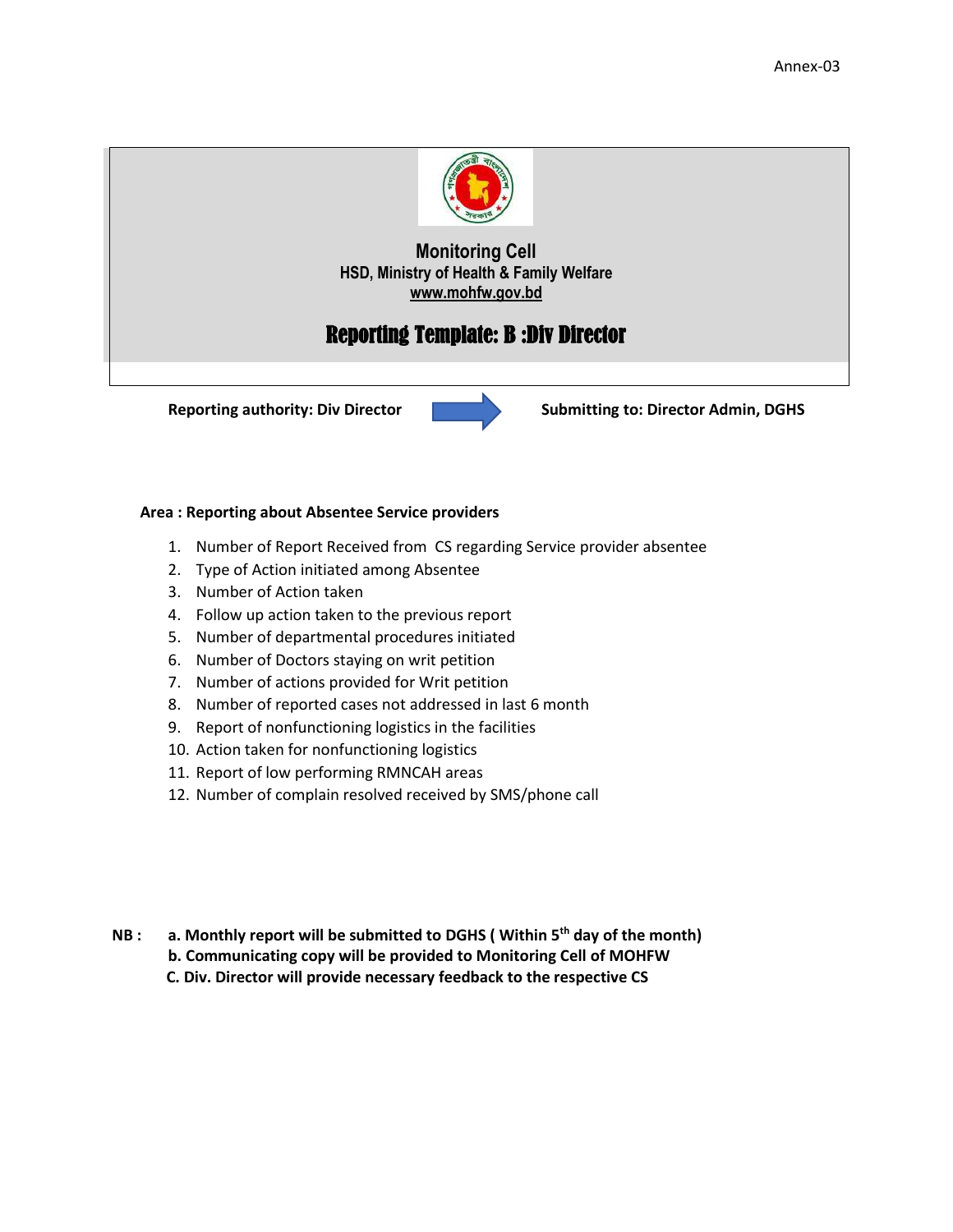

# Reporting Template: C: Civil Surgeon



- 1. Number of UHC ,Sub center& CC visited
- 2. Number of Absentee doctor detected
- 3. Onward transmission of absentee doctors list within 48 hours to higher authority
- 4. Initiated legal action for the absentee doctors within 7 days
- 5. Follow up of action of the absentee list which communicated previously
- 6. Number of delivery conducted in UHC( Upazilla wise)
- 7. Number of maternal & neonatal death in all Upazilla
- 8. Performance of OT (OT list) for Upazilla
- 9. Quality Improvement Committee (QIC) meeting held in last month.
- 10. Number of CS after 2pm in UHC
- 11. Number of ANC coverage 4+ ANC low performing areas in UHC
- 12. Mention initiative to take the increase the number of ANC, delivery
- 13. Number of patient managed for PPH & Eclampsia in UHC
- 14. Function of OT, Pathology, Radiology, Blood Transfusion, Ambulance in UHC
- 15. Measure taken for non functioning Logistics ( equipment/logistics) in UHC
- 16. Availability of MNH drugs in UHC
- 17. Number of SMS based complain received from UHC
- 18. Number of complain resolved in UHC
- **NB : a. Monthly report will be submitted to Div Director ( Within 3rd day of the month) b. Communicating copy will be provided to Monitoring Cell of MOHFW C. CS will provide necessary feedback to the respective UHFPO**